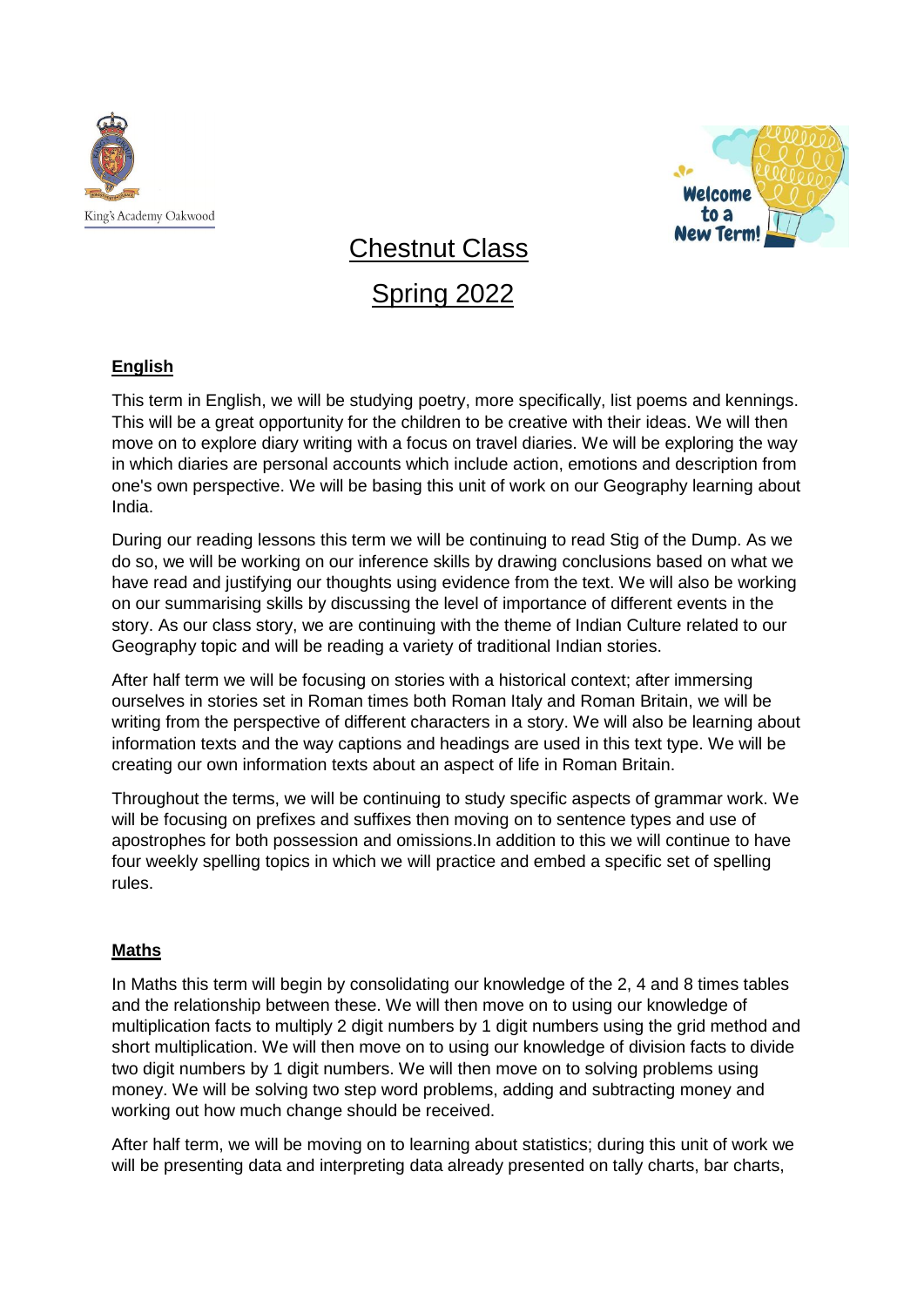pictograms and tables. We will then be moving on to learning about length and perimeter. We will begin by converting between metric units of measurement (m to cm and cm to mm) before comparing, adding and subtracting lengths. Following on from this we will be learning what the perimeter of a shape is and how to measure and calculate it.

#### **Science**

This term in science, we will be continuing our topic of Forces and Magnets. We will then learn about how magnets work, using the vocabulary of attract and repel. We will be investigating the strengths of different magnets as well as exploring which materials are magnetic.

For the remainder of this half term and through the next half term, we will move on to our new topic of Animals including Humans. We will begin by considering the nutrients and diets that humans and different animals need in order to function. We will then move on to consider the differences between vertebrates and invertebrates and classifying vertebrates as those with an endoskeleton and those with an exoskeleton. After this we will be focusing on the human skeleton in more detail, we will begin by exploring the functions of the human skeleton and why we need it. Following on from this we will be learning both the common and scientific names for bones in the human body and labeling these on a human skeleton. We will then explore the way muscles and joints work to allow us to move.

#### **Humanities**

This term, our Geography topic is a country study of India. We will begin by locating India on an Atlas and identifying its bordering countries, seas and oceans. As well as continuing to use an atlas to locate India's physical features, we will use digital mapping (Google maps and Google earth), to look at satellite and terrain maps of the country. We will explore the different pros and cons of these map types and will be finding physical and man made features and landmarks. We will then be considering what makes an area urban or rural and locating both urban and rural areas of India. Once we have explored these areas, we will consider the similarities and differences between population, settlement types, living conditions and land use in an urban and rural area. We will then compare life in a rural Indian village with life in the UK

After half term, we will be learning about Roman Britain. We will begin by placing events of the Roman invasion chronologically on a timeline considering where these events fall in relation to the Stone Age, Bronze Age and Iron Age. We will explore how and why the Roman Empire grew and what life was like for soldiers in the Roman Army. We will also consider how life in Britain changed during Roman reign and how Britain today is shaped by the Roman Occupation. We will then explore who Boudicca was and the role she played in resisting the Romans. We will end this topic by exploring why the Romans left Britain. Throughout this topic we will be drawing evidence from a variety of sources and considering what we can learn from these different sources.

# **RE**

In RE this half term we will be learning about Hindu Beliefs. We will be exploring the Hindu belief in Brahman and the deities that represent different aspects of Brahman. We will then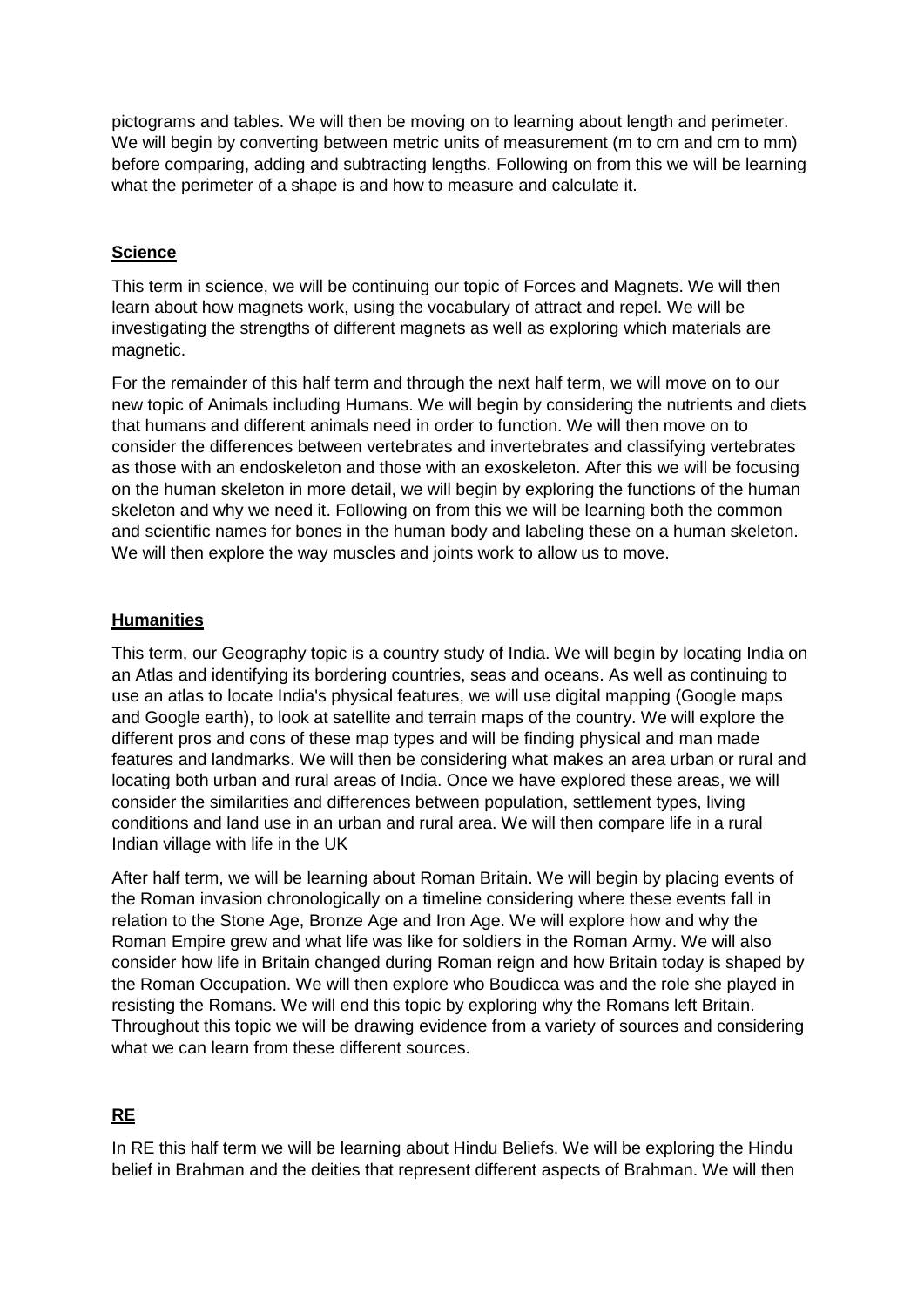move on to learning about Hindu belief in Karma and the cycle of rebirth. We will consider how this may impact on how a Hindu may choose to live their life.

After half term we will be learning about Christianity with a focus on Easter and Forgiveness. We will be considering how people can help or rescue others who are in a difficult situation before we think about what forgiveness means. We will explore why Christians believe the death of Jesus mattered and will formulate our own views on this.

## **Art**

This half term, in relation to our Geography topic of India, we will be exploring the architecture, symmetry and patterns of the Taj Mahal. We will be creating line drawings and sketches of the Taj Mahal focusing on size, detail and ratio and perspective. We will also be exploring art using Rangoli Patterns then using these to sketch our own ornate Indian Elephant design.

After half term, in relation to our Science topic of the Human Skeleton, we will be exploring the exciting and colourful artwork of Keith Haring. We will be having a go at creating our own artwork in his style.

# **DT**

This half term, we will be working on a Food Technology project of designing and making our own vegetable samosas. As a part of this project, we will be tasting different vegetable samosas and finding out about the different ingredients. We will then be designing our own samosas, thinking carefully about the shape, pastry, and filling we choose. To make our samosas, we will be using skills of chopping, peeling, grating and mashing. Afterwards, we will evaluate our samosas.

### **Computing**

In computing this half term, we are using micro:bits for coding. We will be learning to code LED lights in different sequences and develop audio tunes using the micro:bit coding software. After half term, we will be exploring branching databases and using these to classify different types of vertebrates and invertebrates.

### **PE**

This half term, we will be working on our tennis skills in PE as we are very lucky to have a professional tennis coach joining us for some of our PE lessons. We will be working on our hand eye coordination, our racket and ball skills and our rallying. We are also going to be learning about the Bollywood style of dancing that India is renowned for. Children will learn some traditional bollywood moves then work in groups to put these together in routines.

After half term, we will be moving on to Gymnastics in PE whereby we will be exploring different ways of travelling, jumping, rolling and balancing with a particular focus on stretching, arching and curling our bodies to create more complex balances. We will be putting our moments together in sequences to create our own routines.